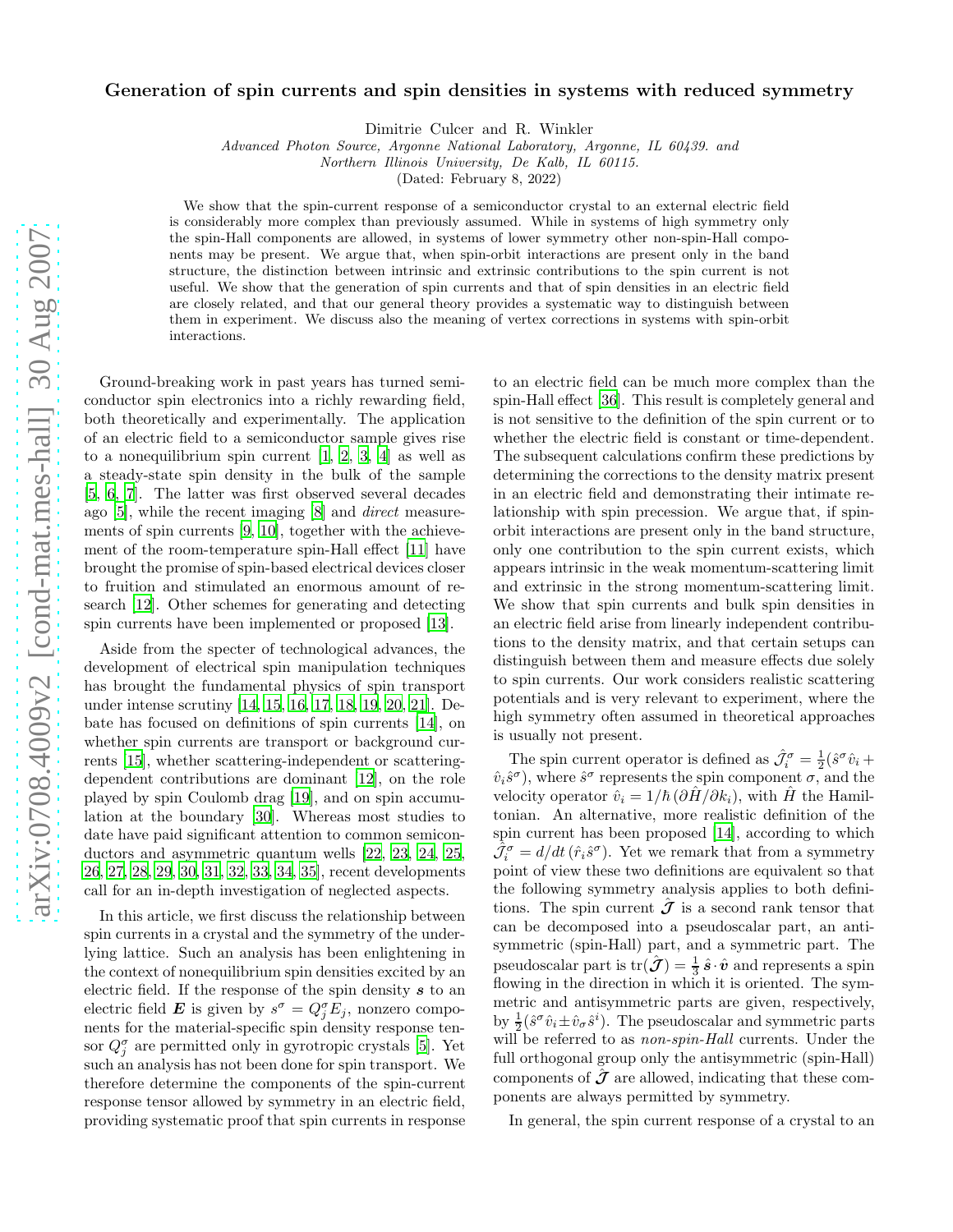electric field  $E$  is characterized by a material tensor  $T$ defined by  $\mathcal{J}_{i}^{\sigma} = T_{ij}^{\sigma} E_j$ . For the 32 crystallographic point groups the symmetry analysis [\[37\]](#page-3-36) for the tensor  $\boldsymbol{T}$  is established by means of standard compatibility relations [\[38\]](#page-3-37). One is particularly interested in those groups in which non-spin-Hall components may be present. Our calculations show that the pseudoscalar part of the spin current is only allowed by 13 point groups, while the symmetric part is allowed in all systems except those with point groups  $O, T_d$  (zinc blende), or  $O_h$  (diamond). Lower symmetries, allowing non-spin-Hall currents, are characteristic of systems of reduced dimensionality.

It is well known that the generation of a spin density by an electric field is the inverse of the circular photogalvanic effect [\[5,](#page-3-4) [13](#page-3-12)], while the spin-Hall effect also has an inverse [\[10\]](#page-3-9). Since spin densities induced by electric fields are restricted to gyrotropic crystals [\[5\]](#page-3-4) the same restriction applies to the circular photogalvanic effect. Similarly, the symmetry analysis developed here is also applicable to the inverse spin-Hall effect which needs to be complemented by an inverse non-spin-Hall effect in systems with reduced symmetry.

In order to verify the proposition that non-spin-Hall currents may exist in a variety of crystals, we discuss spin currents induced by an electric field in spin-1/2 electron systems. For electrons the effective Hamiltonian is written as  $H = H_{\text{kin}} + H_{\text{so}}$ , where  $H_{\text{kin}} = \hbar^2 k^2 / 2m^*$  and  $H_{\rm so} = \frac{1}{2}\boldsymbol{\sigma} \cdot \boldsymbol{\Omega}$ , where  $\boldsymbol{\Omega}$  is a momentum-dependent effective Zeeman field. In the weak momentum-scattering regime we have  $\varepsilon_F \tau_p/\hbar \gg \Omega \tau_p/\hbar \gg 1$ , with  $\tau_p$ the momentum relaxation time and  $\varepsilon_F$  the Fermi energy, whereas in the strong momentum-scattering regime  $\varepsilon_F \tau_p/\hbar \gg 1 \gg \Omega \tau_p/\hbar.$ 

The system is described by a density operator  $\hat{\rho}$ , which is expanded in a basis of definite wave vector as

$$
\hat{\rho} = \sum_{n,n'} \sum_{\mathbf{k},\mathbf{k'}} \rho_{nn'\mathbf{k}\mathbf{k'}}(t) |\psi_{n\mathbf{k}}(t)\rangle \langle \psi_{n'\mathbf{k'}}(t)|.
$$
 (1)

A constant uniform electric field  $E$  is included in the crystal momentum through the vector potential  $\boldsymbol{A}$  such that  $k = q + e A/\hbar$ , and the wave functions are chosen to have the form  $|\psi_{n\mathbf{k}}(t)\rangle = e^{i\mathbf{q}\cdot\mathbf{r}}|u_{n\mathbf{k}}(t)\rangle$ , where  $|u_{n\mathbf{k}}(t)\rangle$ are lattice-periodic functions that are not assumed to be eigenfunctions of the crystal Hamiltonian. In this basis the matrix elements  $\rho_{nn'kk'}(t)$  form the density matrix and the impurity potential has matrix elements  $\mathcal{U}_{\mathbf{k}\mathbf{k}'}$  1+  $V_{kk'}$ , where  $V_{kk'}$  is the spin-dependent part.

The time evolution of the density operator is given by the quantum Liouville equation, which allows us to derive rigorously the time evolution of the part of the density matrix  $\rho \equiv \rho_{nn'kk}$  diagonal in wave vector. We subdivide  $\rho = \rho_0 + \rho_E$ , where  $\rho_0$  is given by the Fermi-Dirac distribution, and the correction  $\rho_E$  is due to the electric field  $\boldsymbol{E}$ . To first order in  $\boldsymbol{E}$ ,  $\rho_E$  satisfies

$$
\frac{\partial \rho_E}{\partial t} + \frac{i}{\hbar} \left[ H, \rho_E \right] + \hat{J} \left( \rho_E \right) = \frac{e \boldsymbol{E}}{\hbar} \cdot \frac{\partial \rho_0}{\partial \boldsymbol{k}}, \tag{2}
$$

where  $J(\rho_E)$  is the collision integral to be given below. The eigenvalues of H are  $\epsilon_{\pm} = \epsilon_0 \pm \Omega/2$ , with  $\epsilon_0 =$  $\hbar^2 k^2/2m^*$ . The spin current operator is simply  $\hat{\mathcal{J}}_i^{\sigma}$  =  $\hbar k_i s^{\sigma}/m^* + \frac{1}{4} \hbar \partial \Omega^{\sigma}/\partial k_i$ . In electron systems we usually have  $H_{\rm so} \ll H_{\rm kin}$ , thus  $\rho_0 \approx f_0 \mathbb{1} + H_{\rm so} \partial f_0 / \partial \varepsilon_0$ , where  $f_0(\varepsilon_0)$  is the Fermi-Dirac distribution.  $\rho_E$  is divided into a scalar part and a spin-dependent part,  $\rho_E = f_E \mathbb{1} + S_E$ . To first order in  $H_{\rm so}/H_{\rm kin}$  the scattering term can be expressed as  $\hat{J}(\rho_E) = (\hat{J}_0 + \hat{J}_s + \hat{J}_v)(f_E) + \hat{J}_0(S_E)$ , where

<span id="page-1-0"></span>
$$
\hat{J}_0(f_E) = \frac{2\pi n_i}{\hbar} \int \frac{d^d k'}{(2\pi)^d} |\mathcal{U}_{\mathbf{k}\mathbf{k}'}|^2 (f_E - f'_E) \, \delta(\varepsilon_0 - \varepsilon'_0), (3a)
$$
\n
$$
\hat{J}_s(f_E) = \frac{\pi n_i}{2\hbar} \boldsymbol{\sigma} \cdot \int \frac{d^d k'}{(2\pi)^d} |\mathcal{U}_{\mathbf{k}\mathbf{k}'}|^2 (f_E - f'_E)
$$
\n
$$
\times \{ (\hat{\boldsymbol{\Omega}} + \hat{\boldsymbol{\Omega}}') \left[ \delta(\epsilon_+ - \epsilon'_+) - \delta(\epsilon_- - \epsilon'_-) \right] + (\hat{\boldsymbol{\Omega}} - \hat{\boldsymbol{\Omega}}') \left[ \delta(\epsilon_+ - \epsilon'_-) - \delta(\epsilon_- - \epsilon'_+) \right] \}, \quad (3b)
$$

$$
\hat{J}_v(f_E) = \frac{2\pi n_i}{\hbar} \int \frac{d^d k'}{(2\pi)^d} Y_{\mathbf{k}\mathbf{k}'}(f_E - f'_E) \,\delta(\varepsilon_0 - \varepsilon'_0). \tag{3c}
$$

In the above  $n_i$  is the impurity density, d is the dimensionality of the system, primed quantities denote functions of  $k'$ ,  $\hat{\Omega}$  is a unit vector along  $\Omega$ , and  $Y_{kk'} =$  $\int d^d k''/(2\pi)^d (\mathcal{U}_{\mathbf{k}\mathbf{k}''}\mathcal{V}_{\mathbf{k}''\mathbf{k}'} + \mathcal{V}_{\mathbf{k}\mathbf{k}''}\mathcal{U}_{\mathbf{k}''\mathbf{k}'}).$  Equation [\(3a\)](#page-1-0) is the usual scalar scattering term, Eq. [\(3b\)](#page-1-0) is due to band structure spin-orbit coupling, and Eq. [\(3c\)](#page-1-0) is due to spin-orbit coupling in the impurities. We will assume henceforth that band structure spin-orbit interactions are much stronger than those due to impurities.

For  $f_E$  we obtain the standard correction  $f_E$  =  $(e E \tau_p / \hbar) \partial f_0 / \partial k \mathbb{1}$ . As a result, the effective source term that enters the equation for  $S_E$  is  $\Sigma_s - \hat{J}_s(f_E)$ , where  $\Sigma_s$ is the spin-dependent part of  $(eE/\hbar)\partial \rho_0/\partial k$ . In analogy with the customary Gram-Schmidt orthogonalization of vectors, this effective source term can be divided into two parts,  $\Sigma_s - \hat{J}_s(f_E) = \Sigma_{\parallel} + \Sigma_{\perp}$ , of which  $\Sigma_{\parallel}$  commutes with the spin-orbit Hamiltonian

$$
\Sigma_{\parallel} = \frac{\text{tr}\{ \left[ \Sigma_s - \hat{J}_s \left( f_E \right) \right] H_{\text{so}} \}}{\text{tr}(H_{\text{so}}^2)} H_{\text{so}},\tag{4}
$$

while  $\Sigma_{\perp}$  is the remainder. In matrix language  $\Sigma_{\perp}$  is *orthogonal* to the Hamiltonian, thus  $tr(\Sigma_{\perp} H_{so}) = 0$ . To find  $\Sigma_{\parallel}$  and  $\Sigma_{\perp}$  we define projectors  $P_{\parallel}$  and  $P_{\perp}$  onto and orthogonal to  $H_{\rm so}$ , respectively. Acting on the basis matrices  $\sigma$ ,  $P_{\parallel} \sigma = 2\Omega H_{\rm so}/\Omega^2$ , while  $P_{\perp} \sigma_x = [(\Omega_y^2 +$  $\Omega_z^2$ )  $\sigma_x - \Omega_x \Omega_y \, \sigma_y - \Omega_x \Omega_z \, \sigma_z]/\Omega_k^2$ , and the remaining terms are obtained by cyclic permutations.

 $S_E$  can likewise be divided into two linearly independent contributions,  $S_{\parallel}$  and  $S_{\perp}$ , the former of which commutes with  $H_{\rm so}$  while the latter is orthogonal to it. It is helpful to think of  $S_{\parallel}$  as the distribution of *conserved* spins parallel to  $\Omega$  and of  $S_{\perp}$  as the distribution of precessing spins perpendicular to it.  $S_{\parallel}$  satisfies

$$
\frac{\partial S_{\parallel}}{\partial t} + P_{\parallel}[\hat{J}_0(S_E)] = \Sigma_{\parallel}.
$$
 (5)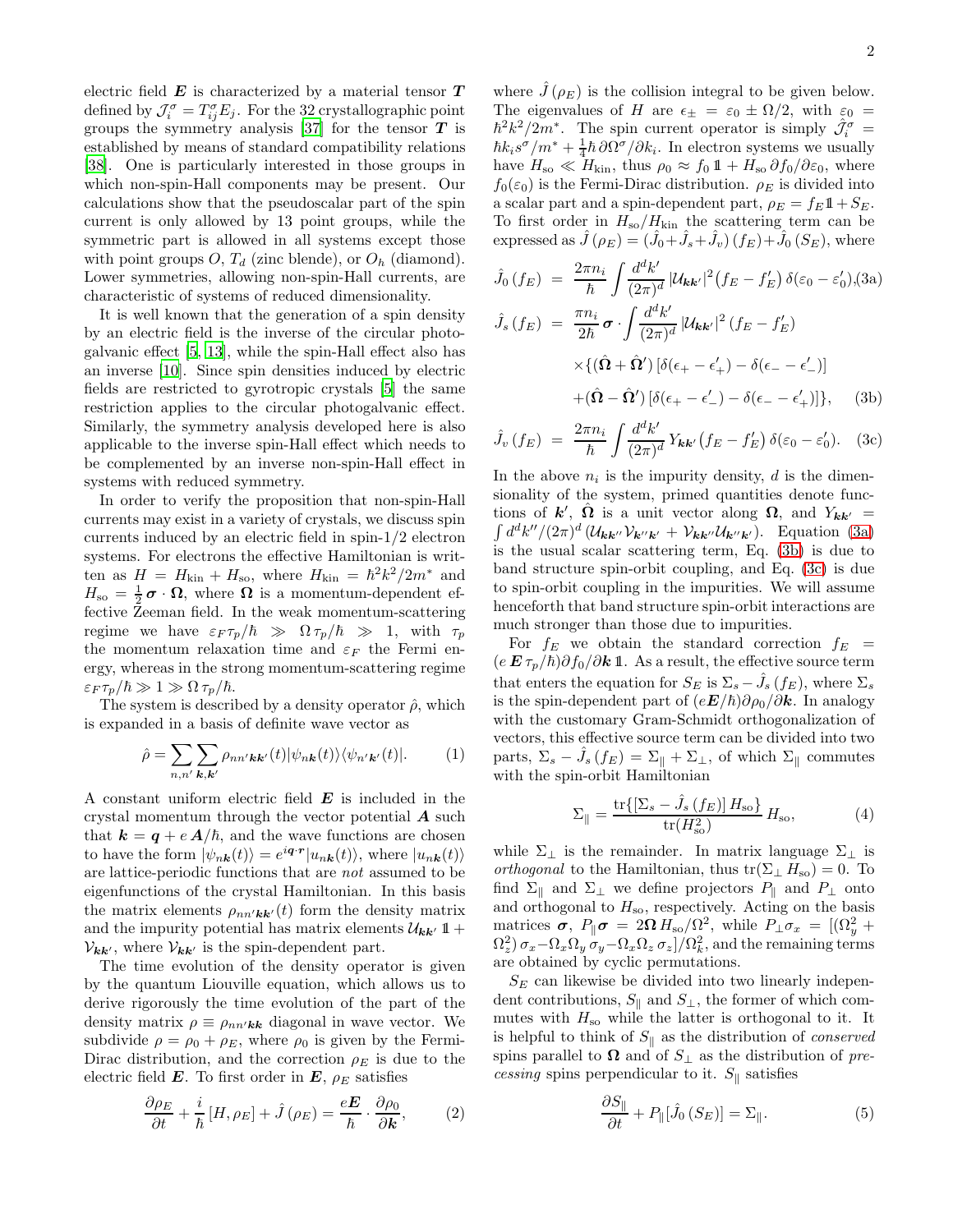This equation can be solved iteratively for any scattering. To solve the equation for  $S_{\perp}$ , on the other hand, one needs to expand  $S_{\perp}$  in the strength of the scattering potential  $|\mathcal{U}|^2$ , as  $S_{\perp} = S_{\perp 0} + S_{\perp 1} + O(|\mathcal{U}|^4)$ . (It is easily shown that the first term in the expansion must be zeroth order in  $|\mathcal{U}|^2$ , while  $S_{\parallel}$  starts at order -1.) The equations for these contributions are

<span id="page-2-0"></span>
$$
\frac{\partial S_{\perp 0}}{\partial t} + \frac{i}{\hbar} \left[ H_{\rm so}, S_{\perp 0} \right] = \Sigma_{\perp} - P_{\perp} [\hat{J}_0 \left( S_{\parallel} \right)], \quad \text{(6a)}
$$

$$
\frac{\partial S_{\perp 1}}{\partial t} + \frac{i}{\hbar} \left[ H_{\rm so}, S_{\perp 1} \right] = P_{\perp} [\hat{J}_0 \left( S_{\perp 0} \right)]. \tag{6b}
$$

It follows that if  $\Sigma_{\perp} - P_{\perp}[\hat{J}_0(S_{\parallel})]$  vanishes in Eq. [\(6a\)](#page-2-0), as it does for the linear Rashba model, then all the contributions to  $S_{\perp}$  vanish. In general, the equation for  $S_{\perp 0}$ is also solved iteratively for any scattering, but a closedform solution for  $S_E$  is not always possible. An enlightening closed-form solution is, however, possible for shortrange impurities, where  $\hat{J}_0(S_E) = (S_E - \bar{S}_E)/\tau_p$ , with the bar denoting averaging over directions in  $k$ -space and  $\tau_p = \hbar^3/(m^*|\mathcal{U}|^2)$ . The series of equations of increasing order in  $|\mathcal{U}|^2$  give two geometric progressions that sum to

<span id="page-2-1"></span>
$$
S_{\parallel} = \Sigma_{\parallel} \tau_p + P_{\parallel} (1 - \bar{P}_{\parallel})^{-1} \bar{\Sigma}_{\parallel} \tau_p, \tag{7a}
$$

$$
S_{\perp} = -\frac{\Sigma_{\perp} \tau_p + P_{\perp} \bar{S}_{\parallel}}{1 + \Omega^2 \tau_p^2 / \hbar^2} + \frac{\mathbf{\Omega} \times (\mathbf{\Sigma}_{\perp} \tau_p + P_{\perp} \bar{S}_{\parallel}) \cdot \boldsymbol{\sigma} \tau_p}{2 \hbar (1 + \Omega^2 \tau_p^2 / \hbar^2)}.
$$
 (7b)

In the general case considered below the complex expressions for  $S_E$ ,  $\Sigma_{\parallel}$  and  $\Sigma_{\perp}$  will not be given explicitly.

Our analysis clarifies the relation between steady-state spin currents and spin densities that appear when an electric field is applied to a semiconductor. Since the spin operator is even in  $k$  and the spin current operator is odd in k, it emerges, after evaluating  $S_{\parallel}$  and  $S_{\perp}$ , that the RHS of Eq. [\(7a\)](#page-2-1) is responsible for steady-state spin densities [\[5,](#page-3-4) [6](#page-3-5), [7\]](#page-3-6), while the second term on the RHS of Eq. [\(7b\)](#page-2-1) gives rise to spin currents  $[1, 2, 3, 4]$  $[1, 2, 3, 4]$  $[1, 2, 3, 4]$  $[1, 2, 3, 4]$  $[1, 2, 3, 4]$  $[1, 2, 3, 4]$  $[1, 2, 3, 4]$ . The first term on the RHS of Eq. [\(7b\)](#page-2-1) vanishes in both the weak and the strong momentum scattering limits.] We conclude that spin densities arise from  $S_{\parallel}$ , the distribution of conserved spin while spin currents arise from  $S_{\perp}$ , the distribution of precessing spin. Thus nonequilibrium spin currents are due to spin precession (as first demonstrated in [\[4\]](#page-3-3)) while nonequilibrium spin densities  $[5, 6, 7]$  $[5, 6, 7]$  $[5, 6, 7]$  are due to the absence of spin precession. The physical picture for the latter mechanism is as follows. Each spin on the Fermi surface precesses about an effective field  $\Omega(k)$  and the spin component parallel to  $\Omega(k)$  is preserved. In equilibrium the average of the conserved components is zero, but when an electric field is applied the Fermi surface is shifted and the average of the conserved spin components may be nonzero. This intuitive physical argument, to our knowledge absent from the literature, explains why the nonequilibrium spin density  $\propto \tau_p^{-1}$  and requires scattering to balance the drift of the Fermi surface. We note

that, on the other hand, spin currents contain only terms  $\propto \tau_p^{2n}$  with  $n = 0, 1, 2, \ldots$ 

It can be seen from Eq. [\(7b\)](#page-2-1) that there is only one contribution to the spin current, which in the weak momentum-scattering (intrinsic) limit is independent of  $\tau_p$  and in the strong momentum-scattering (extrinsic) limit is  $\propto \tau_p^2$ . It was also noted that, if the RHS of Eq. [\(6a\)](#page-2-0) vanishes, then  $S_{\perp}$  vanishes to all orders. We conclude that, if spin-orbit interactions exist only in the band structure, the distinction between intrinsic and extrinsic spin contributions to the spin current is not useful.

In calculations of spin currents  $\mathcal J$  based on the Green's functions formalism vertex corrections play an important role [\[26,](#page-3-26) [27](#page-3-27), [28](#page-3-28)]. The above analysis suggests that contributions due to two processes are contained in these vertex corrections. Scattering renormalizes the driving term for  $S_E$  to  $\Sigma_s - \hat{J}_s(f_E)$ , and it mixes the conserved and precessing spin distributions, as in Eq. [\(6a\)](#page-2-0). This implies that vertex corrections to  $\mathcal J$  contain the influence of a steady-state spin density on  $\mathcal J$ . As this spin density occurs only in gyrotropic materials [\[5](#page-3-4)], we expect vertex corrections to spin currents to vanish in non-gyrotropic materials.

Engel et al. [\[31](#page-3-30)] showed that, when band structure spin-orbit interactions are negligible, spin currents arise from skew scattering. A comparison of our results with those of Ref. [\[31\]](#page-3-30) shows that scattering can give rise to spin currents of qualitatively different forms depending on whether spin-orbit interactions are present in the band structure or not. In the absence of band structure spinorbit interactions, scattering processes involve scattering of conserved spins, but in the presence of band structure spin-orbit interactions, scattering processes involve the scattering of precessing spins. A general analysis of band structure spin-orbit interactions and skew scattering on the same footing remains to be undertaken.

For known cases, our theory agrees with previous work. 2D Hamiltonians with spin-orbit coupling linear in  $k$ give zero spin current for any scalar scattering potential [\[28,](#page-3-28) [39\]](#page-3-38), including short-range [\[20,](#page-3-19) [26](#page-3-26), [27,](#page-3-27) [28](#page-3-28), [29\]](#page-3-29), and small-angle scattering [\[20,](#page-3-19) [21](#page-3-20)]. For Hamiltonians characterized by one Fourier component  $N$  [\[21\]](#page-3-20) the spin current  $\propto N$ . In 3D the *correction* to the spin current due to  $\hat{J}_s(f_E)$  vanishes for the  $k^3$ -Dresselhaus model and short-range impurities. Our results also agree with previous calculations of spin generation [\[6\]](#page-3-5).

As a specific example, we investigate the spin current response tensor  $T$  in systems of low symmetry. A strong justification for this choice is that experiment often studies low-symmetry structures whereas theory is often done for high-symmetry models. To reduce the symmetry of a system one can either apply strain or lower its dimensionality. In strained bulk samples, nonspin-Hall currents are expected to be proportional to the strain tensor and therefore small. We concentrate thus on quantum wells and, considering for definiteness a sym